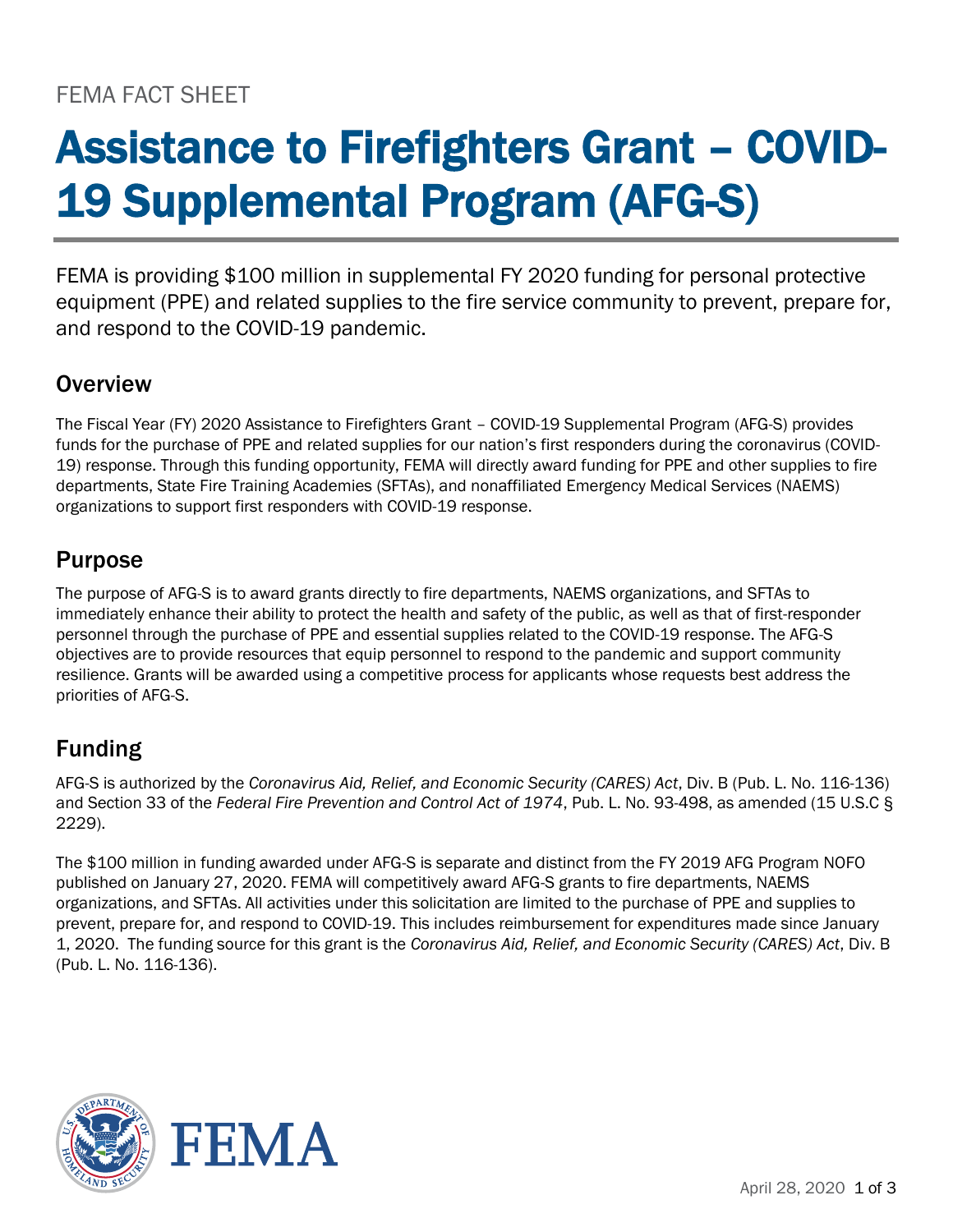## Eligibility

Fire Departments: Fire departments operating in any of the 50 states as well as fire departments in the District of Columbia, the Commonwealth of the Northern Mariana Islands, the U.S. Virgin Islands, Guam, American Samoa, and the Commonwealth of Puerto Rico, or any federally recognized Indian tribe or tribal organization. A fire department is an agency or organization having a formally recognized arrangement with a state, local, tribal, or territorial authority (city, county, parish, fire district, township, town, or other governing body) to provide fire suppression to a population within a geographically fixed primary first due response area.

NAEMS Organizations: NAEMS organizations operating in any of the 50 states as well as the District of Columbia, the Commonwealth of the Northern Mariana Islands, the U.S. Virgin Islands, Guam, American Samoa, and the Commonwealth of Puerto Rico, or any federally recognized Indian tribe or tribal organization. A NAEMS organization is an agency or organization that is a public or private nonprofit emergency medical services entity providing medical transport that is not affiliated with a hospital and does not serve a geographic area in which emergency medical services are adequately provided by a fire department.

FEMA considers the following as hospitals under AFG-S:

- Clinics:
- Medical centers;
- Medical college or university;
- **■** Infirmary;
- Surgery centers; and
- Any other institution, association, or foundation providing medical, surgical, or psychiatric care and/or treatment for the sick or injured.

**SFTAs:** An SFTA that operates in any of the 50 states as well as the District of Columbia, the Commonwealth of the Northern Mariana Islands, the U.S. Virgin Islands, Guam, American Samoa, and the Commonwealth of Puerto Rico that has an operational role in the current COVID-19 response is an eligible applicant. Applicants must be designated either by legislation or by a Governor's declaration as the sole state fire service training agency within a state. The designated SFTA shall be the only state agency/bureau/division or entity within that state to be an eligible AFG-S SFTA applicant. SFTAs are limited to applying for activities that are directly associated with PPE and supplies needed to respond to COVID-19.

## Program Highlights

AFG-S eligible organizations may submit applications under the following categories:

Operations and Safety:

Personal Protective Equipment